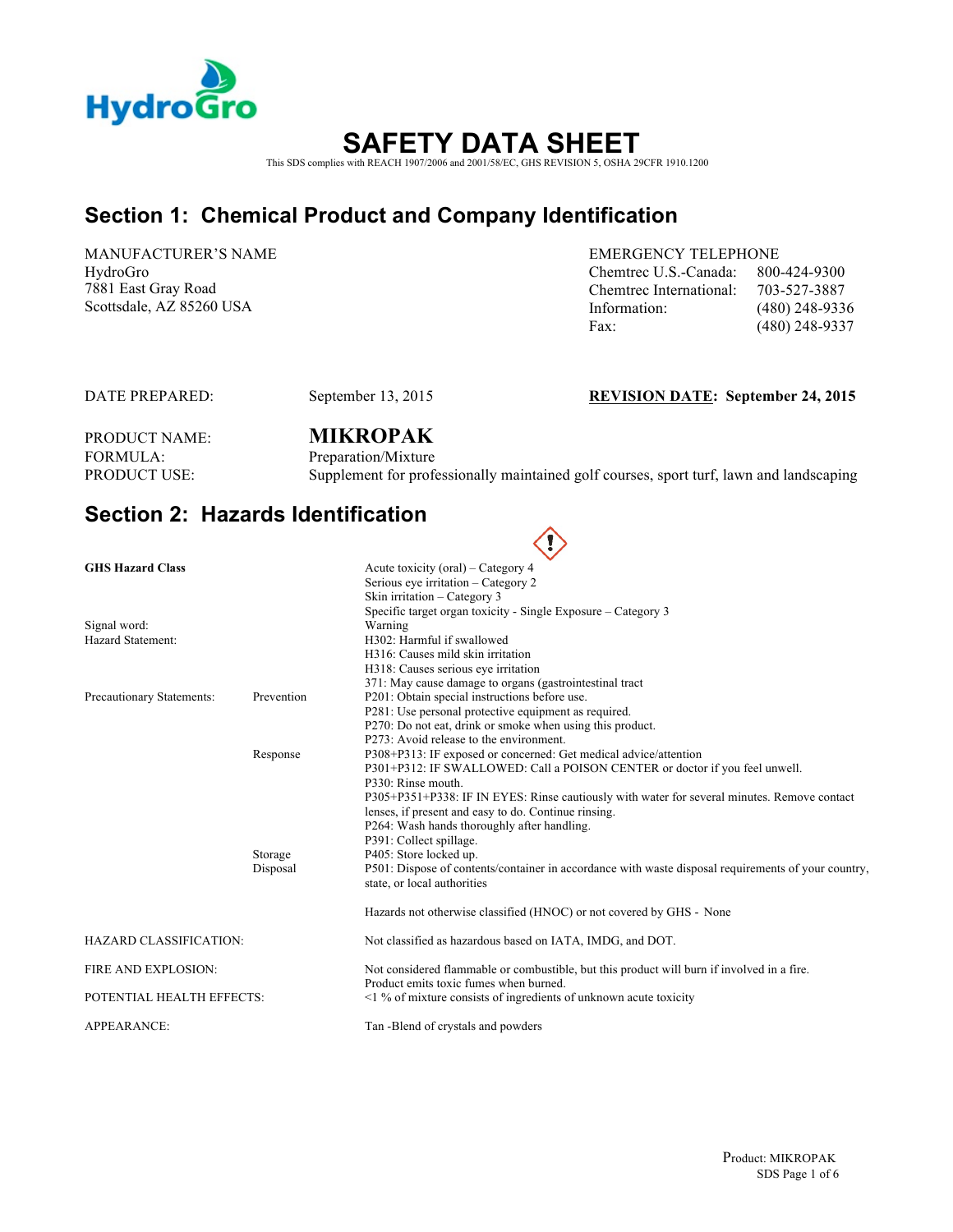

| Component       | Health | <i>Aammability</i> | Reactivity | Special |
|-----------------|--------|--------------------|------------|---------|
|                 | (Blue) | (Red               | (Yellow)   | 'White) |
| <b>MIKROPAK</b> | ∽      |                    |            | -----   |

### **Section 3: Composition, Information on Ingredients**

| <b>PRODUCT</b><br><b>COMPOSITION</b> | <b>APPROX</b><br>$\%$ | <b>CAS</b><br>NO. | <b>EC NUMBER</b> | <b>CANADA</b><br>DSL |
|--------------------------------------|-----------------------|-------------------|------------------|----------------------|
| Non-hazardous ingredients            | < 80                  |                   | --               |                      |
| Iron EDTA                            | <10                   | 15708-41-5        | 239-802-2        |                      |
| Manganese Sulphate                   | <10                   | 10034-96-5        | 232-089-9        |                      |
| Magnesium Sulphate                   | <10                   | 10034-99-8        | 31-298-2         |                      |
| Zinc Sulfate                         | $<$ 5                 | 7446-20-0         | 231-793-3        |                      |

Some items on this SDS may be designated as trade secrets (TS). Bonafide requests for disclosure of trade secret information to medical personnel must be made in accordance with the provisions contained in 29 CFR 1910.1200 I 1-13.

### **Section 4: First Aid Measures**

#### **Description of First Aid Measures**

| Inhalation          | Remove to fresh air. If not breathing, provide CPR (cardio pulmonary<br>resuscitation). Get immediate medical attention. |
|---------------------|--------------------------------------------------------------------------------------------------------------------------|
| <b>Skin Contact</b> | Immediately wash skin with plenty of soap and water for at least 15 minutes.                                             |
|                     | Remove contaminated clothing.                                                                                            |
| Eye Contact         | Immediately flush eyes with plenty of water for at least 15 minutes. Get immediate                                       |
|                     | medical attention.                                                                                                       |
| Ingestion           | Do not induce vomiting. Never give anything to an unconscious person. Get<br>immediate medical attention.                |

#### **Most important symptoms and effects, both acute and delayed**

| Symptoms/Injuries after Inhalation   | Causes respiratory tract irritation. Product is an irritant to the respiratory system<br>and can cause metal fume fever.                                                                                                                                                         |
|--------------------------------------|----------------------------------------------------------------------------------------------------------------------------------------------------------------------------------------------------------------------------------------------------------------------------------|
| Symptoms/Injuries after Skin Contact | Causes skin irritation. Symptoms may include redness, drying, defatting, and<br>cracking of the skin.                                                                                                                                                                            |
| Symptoms/Injuries after Eye Contact  | Causes eye irritation. Symptoms may include discomfort or pain, excess<br>blinking and tear production, with possible redness and swelling.                                                                                                                                      |
| Symptoms/Injuries after Ingestion    | May be harmful if swallowed. Effects may include diarrhea, bloody diarrhea,<br>vomiting, CNS depression, lack of reflexes, hypocalcemia, hypoglycemia, lethargy,<br>shock, increased acidity in the blood, bluish skin discoloration, fever, liver damage<br>and possible death. |

#### **Indication of any immediate medical attention and special treatment needed**

Symptoms may not appear immediately. In case of accident or if you feel unwell, seek medical advice immediately.

### **Section 5: Fire-fighting Measures**

**Suitable extinguishing media ISC Use foam, dry chemical, carbon dioxide, or any media suitable to Use foam, dry chemical, carbon dioxide, or any media suitable to** extinguish the surrounding fire.

**Special hazards arising from the substance or mixture** Release of toxic NOx, Sox, metal oxides and NH3 gases when burned. **Protective actions fire-fighters** Wear standard protective equipment and self contained breathing apparatus for firefighting if necessary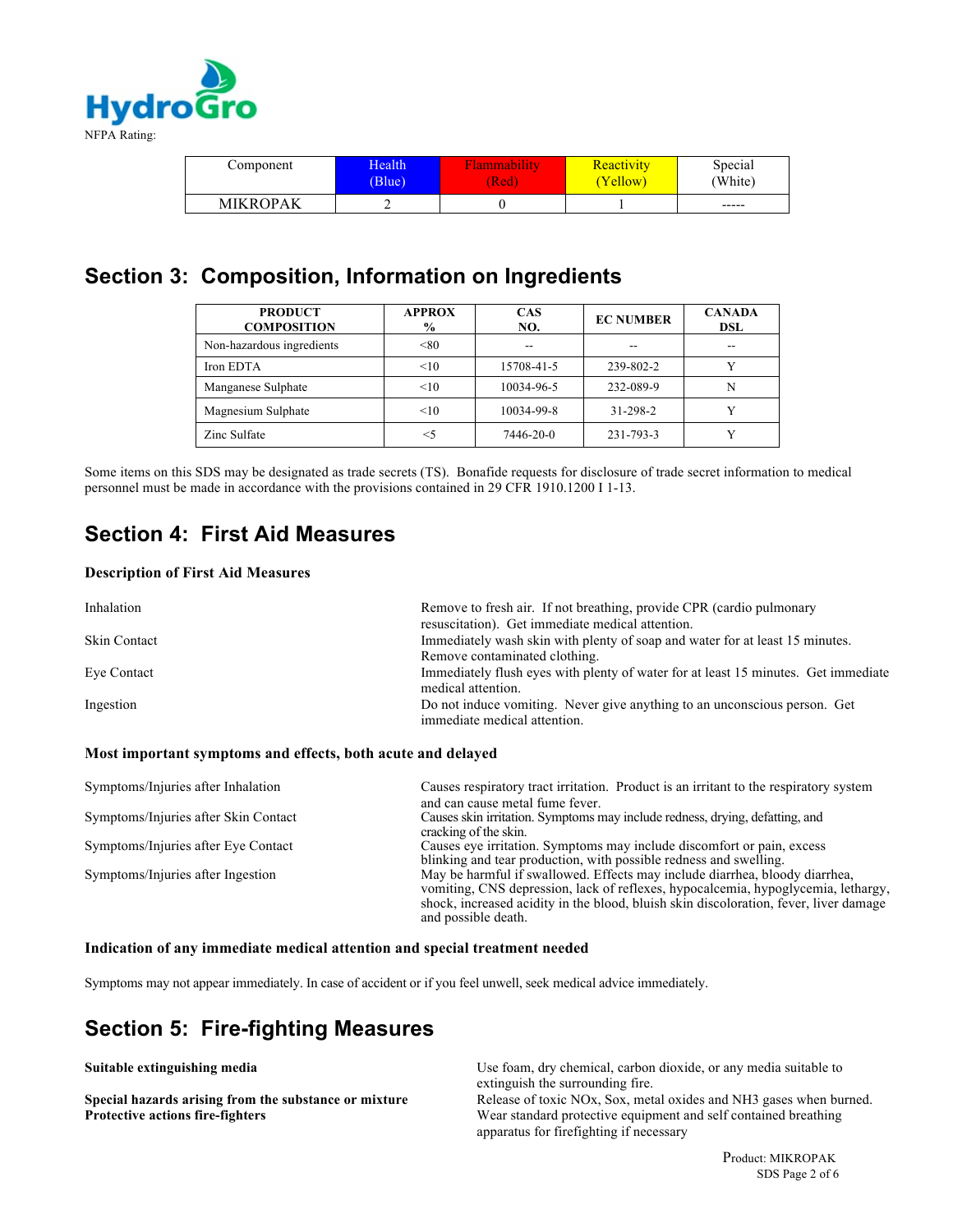

**Further information Exercise 2.1 A.1 States 2.1 A.1 States 2.1 A.1 States 2.1 Decomposes on heating. This produces sulfur oxides and manganese** oxides.

### **Section 6: Accidental Release Measures**

#### **Personal precautions, protective equipment, and emergency procedures**

Wear proper personal protective equipment. Avoid breathing dust.

#### **Environmental precautions**

Prevent further spillage if safe to do so. Prevent spills or contaminated rinse water from entering sewers or watercourses.

#### **Methods and materials for containment and cleaning up**

In case of small spills, use appropriate tools to put the spilled material in a plastic container. Dispose of according to the requirements of your country, state, or local authorities.

In case of large spills, use a shovel to put the material into a plastic container. Dispose of according to the requirements of your country, state, or local authorities.

**Reference to other Sections** For personal protection reference section 8. For disposal reference section 13.

### **Section 7: Handling and Storage**

#### **Precautions for safe handling**

Use only with adequate ventilation. Do not inhale dust. Keep out of reach of children. Wear proper protective equipment when handling this material. Avoid contact with skin, eyes, or clothing. Wash hands and face after handling this material. A plastic container should be used for disposal. For precautions see section 2.

#### **Conditions for safe storage, including any incompatibilities**

Store upright in a cool, dry place. Keep container closed when not in use. Keep away from heat, sparks, flame, direct sunlight, and other possible sources of ignition. Do not store with acid, metallic oxides, amines, or combustible materials. Utilize chemical segregation. Follow all applicable local regulations for handling and storage.

#### **Specific uses**

This product is intended to be used as a supplement for professionally maintained golf courses, sport turf, landscaping and specialty crops.

### **Section 8: Exposure Controls/Personal Protection**

#### **Control Parameters**

| <b>PRODUCT</b><br><b>COMPOSITION</b> | <b>ACGIH</b><br><b>TLV</b> | <b>OSHA</b><br>PEL | <b>NIOSH</b><br>REL |
|--------------------------------------|----------------------------|--------------------|---------------------|
| Iron Glycinate EDTA                  |                            | --                 | --                  |
| Manganese Sulphate (Mn<br>compounds) | 5 mg/m <sup>3</sup>        | 5 mg/ $m^3$        |                     |
| Magnesium Sulphate                   | --                         | --                 | --                  |
| Zinc Sulphate                        | --                         | --                 | --                  |

NIOSH-- No Occupational exposure values

#### **Exposure controls**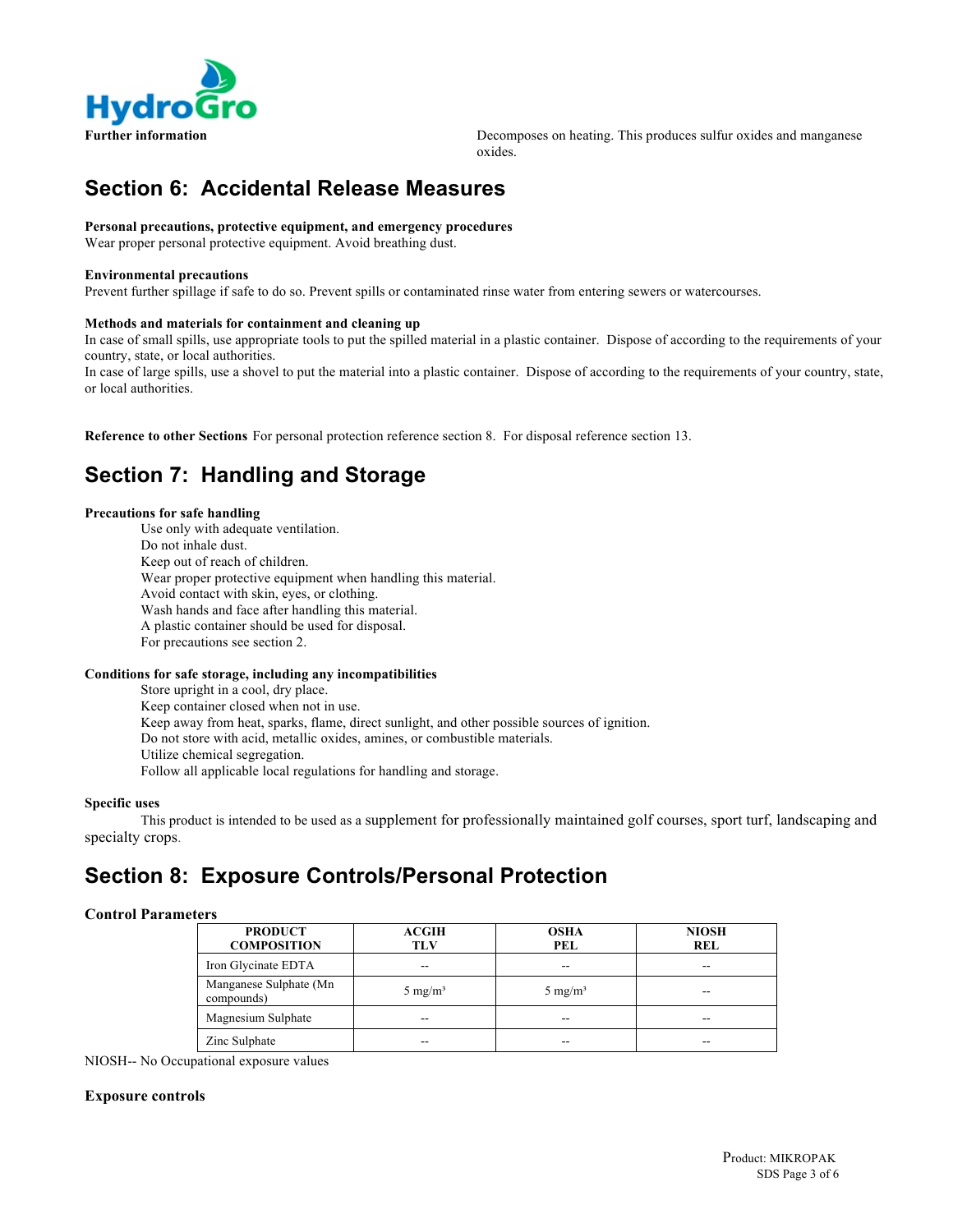

SPECIAL VENTILATION CONTROLS: None

EYE PROTECTION:<br>
Suitable protective clothing to prevent skin contact<br>
Suitable protective clothing to prevent skin contact

VENTILATION: Always provide good general, mechanical room ventilation where this chemical/material is used.

RESPIRATORY PROTECTION: Follow the OSHA respirator regulations found in 29 CFR 1910.134 or the CEN European Standards (EU). Use a NIOSH/MSHA or European Standard (EN) approved respirator if exposure limits are exceeded or if irritation or other symptoms are experienced.

PROTECTIVE GLOVES: Neoprene, butyl, or nitrile rubber gloves are recommended.

Suitable protective clothing to prevent skin contact

WORK/HYGIENE PRACTICES: Avoid breathing dust. Avoid contact with eyes. Wash hands after handling. OTHER EQUIPMENT: Make safety shower, eyewash stations, and hand washing equipment available in the work area.

### **Section 9: Physical and Chemical Properties**

|                                                     | <b>PRODUCT CRITERIA</b>           |
|-----------------------------------------------------|-----------------------------------|
| APPEARANCE - COLOR:                                 | Tan                               |
| PHYSICAL STATE:                                     | Blend of crystals and powders     |
| ODOR:                                               | None                              |
| <b>ODOR THRESHOLD</b>                               | No data available                 |
| <b>PH</b>                                           | $4.4$ – when mixed with water     |
| MELTING POINT/FREEZING POINT:                       | No data available                 |
| INITIAL BOILING POINT AND BOILING RANGE:            | No data available                 |
| <b>FLASH POINT:</b>                                 | No data available                 |
| <b>EVAPORATION RATE:</b>                            | No data available                 |
| FLAMMABILITY (Solid, gas)                           | Not flammable                     |
| <b>UPPER/LOWER FLAMMABILITY OR EXPLOSIVE LIMITS</b> | Not Measured                      |
| <b>VAPOR PRESSURE</b>                               | No data available                 |
| VAPOR DENSITY $(AIR = 1)$                           | No data available                 |
| RELATIVE DENSITY (@25 °C):                          | 1.0-1.2 g/ml (tapped $1.14$ g/ml) |
| SOLUBILITY(IES)                                     | Soluble in water                  |
| <b>OXIDIZING PROPERTIES</b>                         | Not an oxidizer                   |
| PARTITION COEFFICIENT: n-octanol/water              | No data available                 |
| <b>AUTO IGNITION TEMPERATURE</b>                    | No data available                 |
| DECOMPOSITION TEMPERATURE                           | No data available                 |
| <b>VISCOSITY</b>                                    | No data available                 |

# **Section 10: Stability and Reactivity**

Chemical Stability: Stable under recommended conditions.

Reactivity: Reacts with strong acids and strong oxidizers.

Possibility of Hazardous Reactions: Will not occur under normal temperatures and pressures.

Conditions to Avoid: High temperatures, high pressure, increasing the pH, and incompatible materials. Incompatibility (Materials to avoid): Oxidizing agents, metals, lead, calcium, strontium salts borax, hydroxides, silver proteins, tannins, ethoxy ethyl alcohols, arsenates, phosphates, tartrates, barium, and powdered metals.

Hazardous Decomposition Products: Decomposition products include NOx, SOx, metals oxides and NH3.

### **Section 11: Toxicological Information**

GHS Required Criteria Toxicity Criteria Toxicity Information Comments Chemical Constituent

 Product: MIKROPAK SDS Page 4 of 6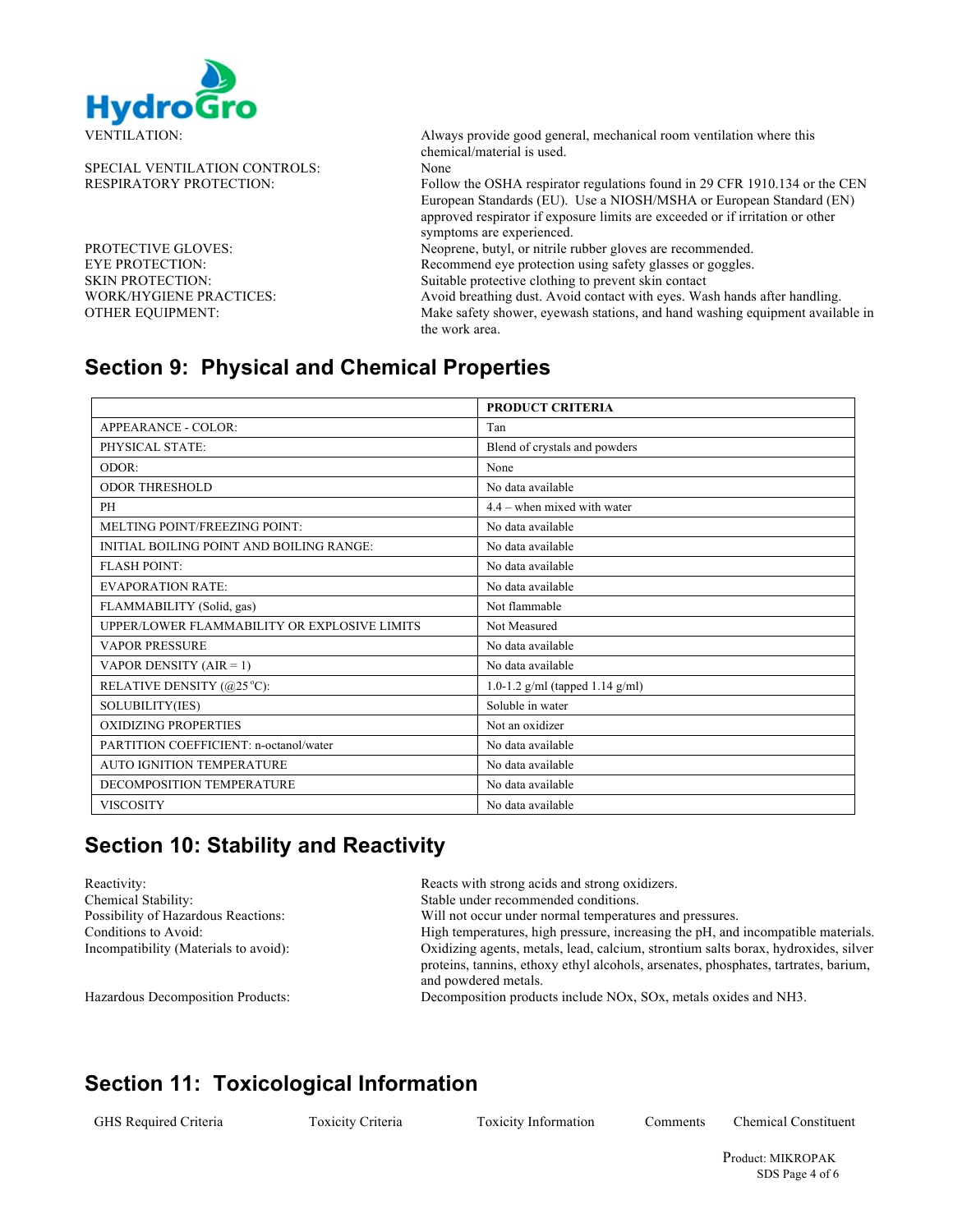

| .                                      |                                                     |                    |            |                    |
|----------------------------------------|-----------------------------------------------------|--------------------|------------|--------------------|
|                                        | LD50(Oral/Rat):                                     | 5 $g/kg$           |            | Iron EDTA          |
|                                        | LD50(Oral/Rat):                                     | $>3000$ mg/kg      |            | Magnesium Sulphate |
|                                        | LD50(Oral/Rat):                                     | $2150$ mg/kg       |            | Zinc Sulphate      |
| <b>Skin Corrosion/Irritation</b>       | May cause mild skin irritation                      |                    |            | Zinc Sulphate      |
| Serious Eye Damage /<br>Eye Irritation | Causes serious eye irritation                       |                    |            | Zinc Sulphate      |
| Respiratory or Skin Sensitization      | Data not available                                  |                    |            |                    |
| Germ Cell Mutagenicity                 | Data not available                                  |                    |            |                    |
| Carcinogenicity                        | <b>NTP</b>                                          | Not listed         |            |                    |
|                                        | <b>IARC</b>                                         | Not listed         |            |                    |
|                                        | <b>OSHA</b>                                         | Not listed         |            |                    |
| Reproductive Toxicity                  | No data available                                   |                    |            |                    |
| STOT -- Single Exposure                | May cause damage to organs (gastrointestinal tract) |                    | Category 2 | Zinc Sulphate      |
| STOT - Repeated Exposure               | No data available                                   |                    |            |                    |
| Aspiration Hazard                      |                                                     | Data not available |            |                    |

STOT = Specific Target Organ Toxicity

### **Section 12: Ecological Information**

|                                |                                                          | <b>Chemical Constituent</b> |
|--------------------------------|----------------------------------------------------------|-----------------------------|
| Toxicity:                      | LC50 Fish (Lepomis macrochirus) 41 mg/l, 96 hr.          | Iron Glycinate EDTA         |
|                                | LC50 Crustacean (Ceriodaphnia) 0.095 mg/l, 48hr          | Zinc Sulphate               |
|                                | Hazardous to the aquatic environment, long-term hazard   | Manganese Sulphate          |
| Persistence and degradability: | No information is available.                             |                             |
| Bioaccumulative potential      | No information is available.                             |                             |
| Mobility in soil:              | No information is available.                             |                             |
| PBT and vPvB assessment:       | PBT/vPvB assessment not available as chemical assessment |                             |
|                                | not required/not conducted                               |                             |
| Other adverse effects:         | No information is available.                             |                             |

# **Section 13: Disposal Considerations**

**Waste from residues/unused products:** Follow the waste disposal requirements of your country, state, or local authorities.

**Contaminated packaging:** Contaminated packaging material should be disposed of as stated above for residues and unused product.

**Rinsate:** Do not dispose of rinse water containing product in a sanitary sewer system or stormwater drainage system.

# **Section 14: Transport Information**

| <b>DOT TRANSPORT:</b>  |                                                         | Not Regulated |  |
|------------------------|---------------------------------------------------------|---------------|--|
|                        | ADR = International Carriage of Dangerous Goods by Road | Not Regulated |  |
| <b>RAIL TRANSPORT:</b> |                                                         | Not Regulated |  |
| <b>SEA TRANSPORT:</b>  | <b>IMDG</b>                                             | Not Regulated |  |
| <b>AIR TRANSPORT:</b>  | <b>IATA/ICAO</b>                                        | Not Regulated |  |

# **Section 15: Regulatory Information**